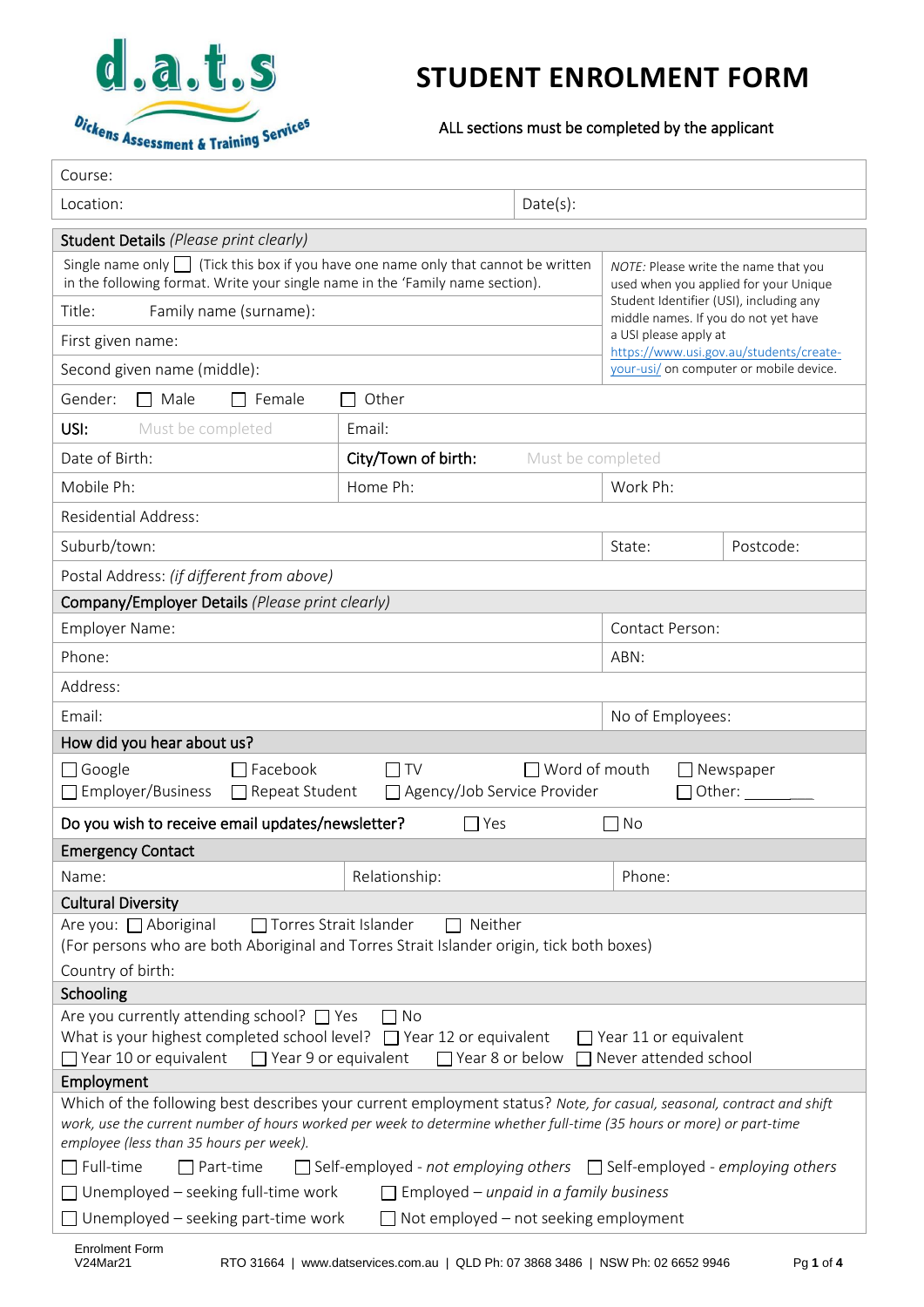| Language                                                                                                                                                                                                                                                                                                                                                                                                                                                                                                                                                                                                                                                                                                                                                                                                                                                                                                 |  |  |  |  |  |
|----------------------------------------------------------------------------------------------------------------------------------------------------------------------------------------------------------------------------------------------------------------------------------------------------------------------------------------------------------------------------------------------------------------------------------------------------------------------------------------------------------------------------------------------------------------------------------------------------------------------------------------------------------------------------------------------------------------------------------------------------------------------------------------------------------------------------------------------------------------------------------------------------------|--|--|--|--|--|
| $\Box$ Yes, please specify:<br>Do you speak a language other than English at home? $\Box$ No, English only                                                                                                                                                                                                                                                                                                                                                                                                                                                                                                                                                                                                                                                                                                                                                                                               |  |  |  |  |  |
| <b>Disability</b>                                                                                                                                                                                                                                                                                                                                                                                                                                                                                                                                                                                                                                                                                                                                                                                                                                                                                        |  |  |  |  |  |
| Do you consider yourself to have a disability, impairment or long-term condition?<br>$\Box$ No, go to next question<br>Yes, please specify; (You may tick more than one) *See Disability Supplement attached for more information.<br>Hearing/Deaf<br>$\Box$ Intellectual<br><b>Medical Condition</b><br>Physical<br>Learning<br>Mental Illness<br>Vision<br>$\Box$ Acquired Brain Impairment<br>Other<br>$\mathsf{L}$<br><b>Previous Qualifications Achieved</b>                                                                                                                                                                                                                                                                                                                                                                                                                                        |  |  |  |  |  |
| Have you successfully completed any of the following qualifications? (You may tick more than one)                                                                                                                                                                                                                                                                                                                                                                                                                                                                                                                                                                                                                                                                                                                                                                                                        |  |  |  |  |  |
| Advanced Diploma or Associate Diploma<br>Bachelor Degree or Higher Degree<br>Cert IV or Advanced Certificate/Technician<br>Diploma or Associate Diploma<br>Cert III or Trade Certificate<br>$\Box$ Cert II<br>$\Box$ Cert I<br>$\Box$ Other<br>None<br>Other education (including certificates or overseas qualifications not listed above)                                                                                                                                                                                                                                                                                                                                                                                                                                                                                                                                                              |  |  |  |  |  |
| <b>Study Reason</b>                                                                                                                                                                                                                                                                                                                                                                                                                                                                                                                                                                                                                                                                                                                                                                                                                                                                                      |  |  |  |  |  |
| Of the following categories, which BEST describes your main reason for undertaking this course? Tick ONE box only<br>To get a job<br>To develop my existing business<br>To try for a different career<br>To get skills for community/voluntary work<br>To get a better job or promotion<br>It was a requirement of my job<br>I wanted extra skills for my job<br>To start my own business<br>$\perp$<br>For personal interest or self-development<br>To get into another course of study<br>Other reasons                                                                                                                                                                                                                                                                                                                                                                                                |  |  |  |  |  |
| Do you intend applying for RPL (Recognition of Prior Learning)?<br>$\Box$ Yes<br>No                                                                                                                                                                                                                                                                                                                                                                                                                                                                                                                                                                                                                                                                                                                                                                                                                      |  |  |  |  |  |
| Language, Literacy and Numeracy                                                                                                                                                                                                                                                                                                                                                                                                                                                                                                                                                                                                                                                                                                                                                                                                                                                                          |  |  |  |  |  |
| DATS may be able to assist participants who are not confident in their language, literacy or numeracy skills. It is<br>important to advise DATS of any learning difficulties or special requirements (you may have) as soon as possible<br>prior to the scheduled training date.                                                                                                                                                                                                                                                                                                                                                                                                                                                                                                                                                                                                                         |  |  |  |  |  |
| Do you feel you may need assistance with any aspect of this course? $\Box$ Yes<br>No                                                                                                                                                                                                                                                                                                                                                                                                                                                                                                                                                                                                                                                                                                                                                                                                                     |  |  |  |  |  |
| Please read the following text and answer the LLN Indicator questions:                                                                                                                                                                                                                                                                                                                                                                                                                                                                                                                                                                                                                                                                                                                                                                                                                                   |  |  |  |  |  |
| Minezone is a large mining company that employs approximately 7000 workers. The company has become<br>increasingly concerned about workplace safety as there had been a growing number of incidents, including one<br>death in 2007. Minezone's CEO, Martha Henderson, was committed to improving the safety of their workers, so in<br>2008 they undertook a large scale training program to educate their workforce about work safety. Some successful<br>aspects of the program included:<br>all workers were given the opportunity to offer their point of view on what would make a difference to their safety<br>in the workplace<br>• all workers were retrained in aspects of safety<br>a system of rewards was offered to work teams that demonstrated a decrease in the number of workplace<br>incidents<br>new workers were provided with extensive training in the correct use of equipment. |  |  |  |  |  |
| <b>PART A</b>                                                                                                                                                                                                                                                                                                                                                                                                                                                                                                                                                                                                                                                                                                                                                                                                                                                                                            |  |  |  |  |  |
|                                                                                                                                                                                                                                                                                                                                                                                                                                                                                                                                                                                                                                                                                                                                                                                                                                                                                                          |  |  |  |  |  |
| In what year did the death of a worker occur? ___________________________________<br>2.                                                                                                                                                                                                                                                                                                                                                                                                                                                                                                                                                                                                                                                                                                                                                                                                                  |  |  |  |  |  |
| 3.                                                                                                                                                                                                                                                                                                                                                                                                                                                                                                                                                                                                                                                                                                                                                                                                                                                                                                       |  |  |  |  |  |
| 4.                                                                                                                                                                                                                                                                                                                                                                                                                                                                                                                                                                                                                                                                                                                                                                                                                                                                                                       |  |  |  |  |  |
| Note two successful aspects of the workplace safety program.<br>5.                                                                                                                                                                                                                                                                                                                                                                                                                                                                                                                                                                                                                                                                                                                                                                                                                                       |  |  |  |  |  |
| $\Box$ to inform<br>$\Box$ to complain<br>6. The main purpose of this text is:<br>$\Box$ to persuade                                                                                                                                                                                                                                                                                                                                                                                                                                                                                                                                                                                                                                                                                                                                                                                                     |  |  |  |  |  |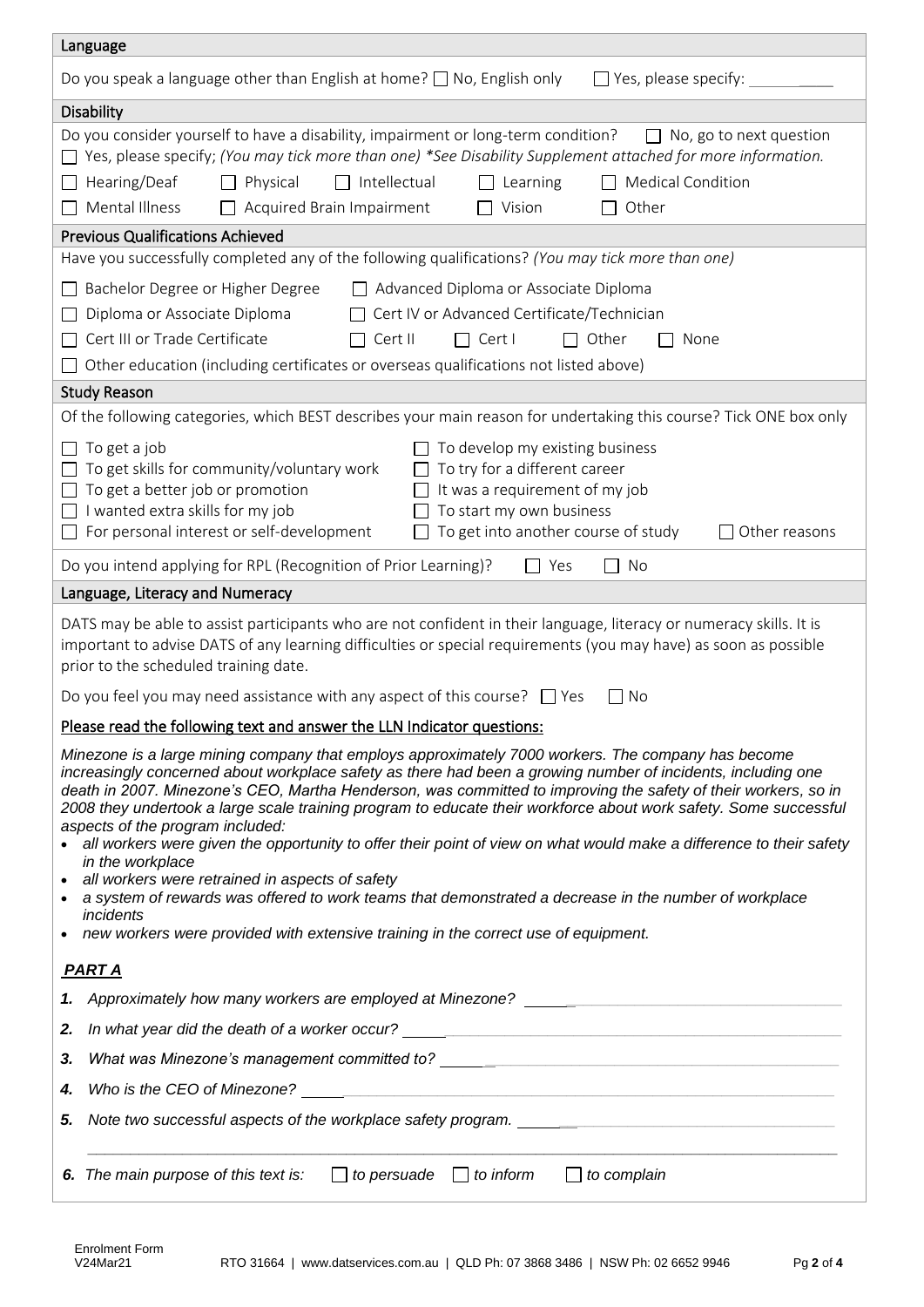## *PART B*

*The following graph shows the number of workplace injury incidents during 2008. This covers all incidents ranging from very minor incidents (e.g. cuts and bruises) to more serious ones requiring hospitalisation. Look at the graphs and answer the following questions.*

| Workplace Injury Incidents 2008                                                                                                                                                                                                                                                                                                                                                                                                                                                                                                                                                                                                                                                                                                                                                                                                                                                                                                                                                                                                                                                                                                                                                                                                                                                                                                                                                                                                                                                                                                                                                                                                                                                                                                                                                                                                                                                                                                                                                                                                                                                                                                                                             |  |  |  |  |  |
|-----------------------------------------------------------------------------------------------------------------------------------------------------------------------------------------------------------------------------------------------------------------------------------------------------------------------------------------------------------------------------------------------------------------------------------------------------------------------------------------------------------------------------------------------------------------------------------------------------------------------------------------------------------------------------------------------------------------------------------------------------------------------------------------------------------------------------------------------------------------------------------------------------------------------------------------------------------------------------------------------------------------------------------------------------------------------------------------------------------------------------------------------------------------------------------------------------------------------------------------------------------------------------------------------------------------------------------------------------------------------------------------------------------------------------------------------------------------------------------------------------------------------------------------------------------------------------------------------------------------------------------------------------------------------------------------------------------------------------------------------------------------------------------------------------------------------------------------------------------------------------------------------------------------------------------------------------------------------------------------------------------------------------------------------------------------------------------------------------------------------------------------------------------------------------|--|--|--|--|--|
| 100<br>95<br>90<br>85<br>80<br>75<br>70<br>Number of incidents<br>65<br>60<br>55<br>50<br>45<br>40<br>35<br>30<br>25<br>20<br>15<br>10<br>5<br>0<br>Sep<br>Feb<br>Mar<br>Apr<br>May<br>Jun<br>Jul<br>Aug<br>Οđ<br>Nov<br>Dec<br>Jan                                                                                                                                                                                                                                                                                                                                                                                                                                                                                                                                                                                                                                                                                                                                                                                                                                                                                                                                                                                                                                                                                                                                                                                                                                                                                                                                                                                                                                                                                                                                                                                                                                                                                                                                                                                                                                                                                                                                         |  |  |  |  |  |
| Which month had the highest number of workplace injuries?<br>7.                                                                                                                                                                                                                                                                                                                                                                                                                                                                                                                                                                                                                                                                                                                                                                                                                                                                                                                                                                                                                                                                                                                                                                                                                                                                                                                                                                                                                                                                                                                                                                                                                                                                                                                                                                                                                                                                                                                                                                                                                                                                                                             |  |  |  |  |  |
| Which month had the lowest number of workplace injuries?<br>8.                                                                                                                                                                                                                                                                                                                                                                                                                                                                                                                                                                                                                                                                                                                                                                                                                                                                                                                                                                                                                                                                                                                                                                                                                                                                                                                                                                                                                                                                                                                                                                                                                                                                                                                                                                                                                                                                                                                                                                                                                                                                                                              |  |  |  |  |  |
| What was the total number of injuries in September and October combined? Show your working out.<br>9.                                                                                                                                                                                                                                                                                                                                                                                                                                                                                                                                                                                                                                                                                                                                                                                                                                                                                                                                                                                                                                                                                                                                                                                                                                                                                                                                                                                                                                                                                                                                                                                                                                                                                                                                                                                                                                                                                                                                                                                                                                                                       |  |  |  |  |  |
| 10. What is the difference in the number of incidents between July and October 2008? Show your working.                                                                                                                                                                                                                                                                                                                                                                                                                                                                                                                                                                                                                                                                                                                                                                                                                                                                                                                                                                                                                                                                                                                                                                                                                                                                                                                                                                                                                                                                                                                                                                                                                                                                                                                                                                                                                                                                                                                                                                                                                                                                     |  |  |  |  |  |
| 11. What is the general trend in the number of incidents?                                                                                                                                                                                                                                                                                                                                                                                                                                                                                                                                                                                                                                                                                                                                                                                                                                                                                                                                                                                                                                                                                                                                                                                                                                                                                                                                                                                                                                                                                                                                                                                                                                                                                                                                                                                                                                                                                                                                                                                                                                                                                                                   |  |  |  |  |  |
| 12. Do you think that the safety program was effective? Explain your answer.                                                                                                                                                                                                                                                                                                                                                                                                                                                                                                                                                                                                                                                                                                                                                                                                                                                                                                                                                                                                                                                                                                                                                                                                                                                                                                                                                                                                                                                                                                                                                                                                                                                                                                                                                                                                                                                                                                                                                                                                                                                                                                |  |  |  |  |  |
| <b>Payment</b>                                                                                                                                                                                                                                                                                                                                                                                                                                                                                                                                                                                                                                                                                                                                                                                                                                                                                                                                                                                                                                                                                                                                                                                                                                                                                                                                                                                                                                                                                                                                                                                                                                                                                                                                                                                                                                                                                                                                                                                                                                                                                                                                                              |  |  |  |  |  |
| $\Box$ Purchase Order<br>$\Box$ BPAY<br>Cheque<br>$\Box$ Credit Card                                                                                                                                                                                                                                                                                                                                                                                                                                                                                                                                                                                                                                                                                                                                                                                                                                                                                                                                                                                                                                                                                                                                                                                                                                                                                                                                                                                                                                                                                                                                                                                                                                                                                                                                                                                                                                                                                                                                                                                                                                                                                                        |  |  |  |  |  |
| Please contact your local DATS office to make payment before your course commences.                                                                                                                                                                                                                                                                                                                                                                                                                                                                                                                                                                                                                                                                                                                                                                                                                                                                                                                                                                                                                                                                                                                                                                                                                                                                                                                                                                                                                                                                                                                                                                                                                                                                                                                                                                                                                                                                                                                                                                                                                                                                                         |  |  |  |  |  |
| <b>Privacy Notice</b><br>Why we collect your personal information As a registered training organisation (RTO), we collect your personal information so we can process and manage                                                                                                                                                                                                                                                                                                                                                                                                                                                                                                                                                                                                                                                                                                                                                                                                                                                                                                                                                                                                                                                                                                                                                                                                                                                                                                                                                                                                                                                                                                                                                                                                                                                                                                                                                                                                                                                                                                                                                                                            |  |  |  |  |  |
| your enrolment in a vocational education and training (VET) course with us.<br>How we use your personal information We use your personal information to enable us to deliver VET courses to you, and otherwise, as needed, to comply with<br>our obligations as an RTO.<br>How we disclose your personal information We are required by law (under the National Vocational Education and Training Regulator Act 2011 (Cth) (NVETR<br>Act)) to disclose the personal information we collect about you to the National VET Data Collection kept by the National Centre for Vocational Education<br>Research Ltd (NCVER). The NCVER is responsible for collecting, managing, analysing and communicating research and statistics about the Australian VET<br>sector.<br>We are also authorised by law (under the NVETR Act) to disclose your personal information to the relevant state or territory training authority.<br>How the NCVER and other bodies handle your personal information The NCVER will collect, hold, use and disclose your personal information in accordance<br>with the law, including the Privacy Act 1988 (Cth) (Privacy Act) and the NVETR Act. Your personal information may be used and disclosed by NCVER for<br>purposes that include populating authenticated VET transcripts; administration of VET; facilitation of statistics and research relating to education, including<br>surveys and data linkage; and understanding the VET market.<br>The NCVER is authorised to disclose information to the Australian Government Department of Education, Skills and Employment (DESE), Commonwealth<br>authorities, State and Territory authorities (other than registered training organisations) that deal with matters relating to VET and VET regulators for the<br>purposes of those bodies, including to enable:<br>administration of VET, including program administration, regulation, monitoring and evaluation<br>facilitation of statistics and research relating to education, including surveys and data linkage<br>$\bullet$<br>understanding how the VET market operates, for policy, workforce planning and consumer information. |  |  |  |  |  |
| The NCVER may also disclose personal information to persons engaged by NCVER to conduct research on NCVER's behalf.<br>The NCVER does not intend to disclose your personal information to any overseas recipients.<br>For more information about how the NCVER will handle your personal information please refer to the NCVER's Privacy Policy at www.ncver.edu.au/privacy.<br>If you would like to seek access to or correct your information, in the first instance, please contact your RTO using the contact details listed below.<br>DESE is authorised by law, including the Privacy Act and the NVETR Act, to collect, use and disclose your personal information to fulfil specified functions and<br>activities. For more information about how the DESE will handle your personal information, please refer to the DESE VET Privacy Notice at<br>https://www.dese.gov.au/national-vet-data/vet-privacy-notice.                                                                                                                                                                                                                                                                                                                                                                                                                                                                                                                                                                                                                                                                                                                                                                                                                                                                                                                                                                                                                                                                                                                                                                                                                                                   |  |  |  |  |  |

Enrolment Form<br>V24Mar21